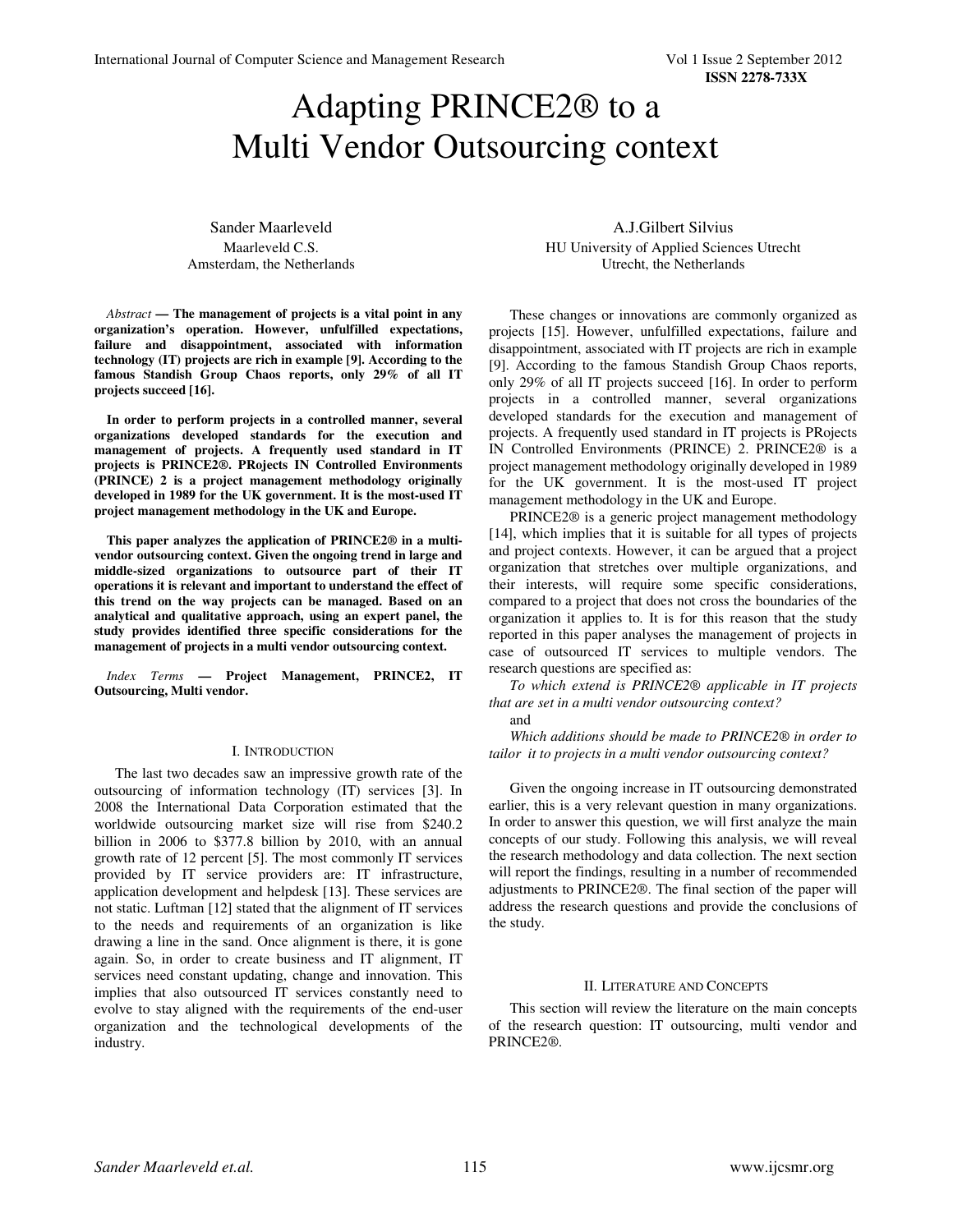International Journal of Computer Science and Management Research Vol 1 Issue 2 September 2012

**ISSN 2278-733X**

#### *A. IT outsourcing*

Earlier studies show several definitions of IT outsourcing (ITO), for example [10]; [7]; [17], that differ in wording, but not that much in meaning. For our study we adopted the elaborated definition as provided by Willcocks and Lacity [17]: ITO is "a decision taken by an organization to contract-out or sell some or all of the organization's IT assets, people and/or activities to a third party vendor, who in return provides and manages the services for a certain time period and monetary fee". Based on this definition, we will use the word 'vendor' for the organization that provides commissioned IT services, and the word 'demand organization' for the organization that commissions the services in an IT outsourcing relationship.

#### *B. Multi vendor outsourcing*

In many organizations, IT outsourcing has developed from single vendor to multiple vendors [6]. Multi vendor outsourcing (MVO), as it used in this study, is also known as multi-sourcing, a term that was coined by the market/technology research firm Gartner in 2005. And although MVO has been practiced in the market since competitors started to produce alternatives to IBM's datacenter services in the late 1980s [8], it has only recently been defined. In our study we define MVO as "An outsourcing organization where the demand organization has separate contract between multiple vendors." [6].

#### *C. MVO governance models*

An important question in MVO is about how the demand organization governs their multiple vendors in order to coordinate their services. For this MVO governance, three models can be identified.

#### *Governance by the demand organization itself*

When the demand organization hold the governance role, the demand organization is responsible for all management and coordination of the vendors. The governance will be based upon contracts between the demand organization and the individual vendors, also if this physically means that one vendor may be providing its services through another vendor. Figure 1 depicts this model.



Figure 1. Governance of MVO by the demand organization.

#### *Governance by one of the vendors*

The demand organization can also choose to outsource the coordination of the services to one of the vendors. This will result in a coordination role from the demand organization towards one single vendor. This could be a 'lead' vendor that is also responsible for delivering a considerable part of the services, or a vendor specialized in management and coordination tasks, without actually delivering IT services himself. In this model, the contracts are still between the demand organization and the vendors individually. (In fact, we consider the situation in which a vendor subcontract part of the services to another vendor as a single vendor outsourcing scenario from the perspective of the demand organization. )

Figure 2 depicts this governance model.



Figure 2. Governance of MVO by one of the vendors.

#### *Governance by a consortium of vendors*

In this model, the vendors organize the coordination role in a consortium that they form themselves. Also in this model, the contracts are between the demand organization and the vendors individually. If the consortium of vendors would be the contracting body, this again would be considered as a single vendor, the consortium, outsourcing scenario.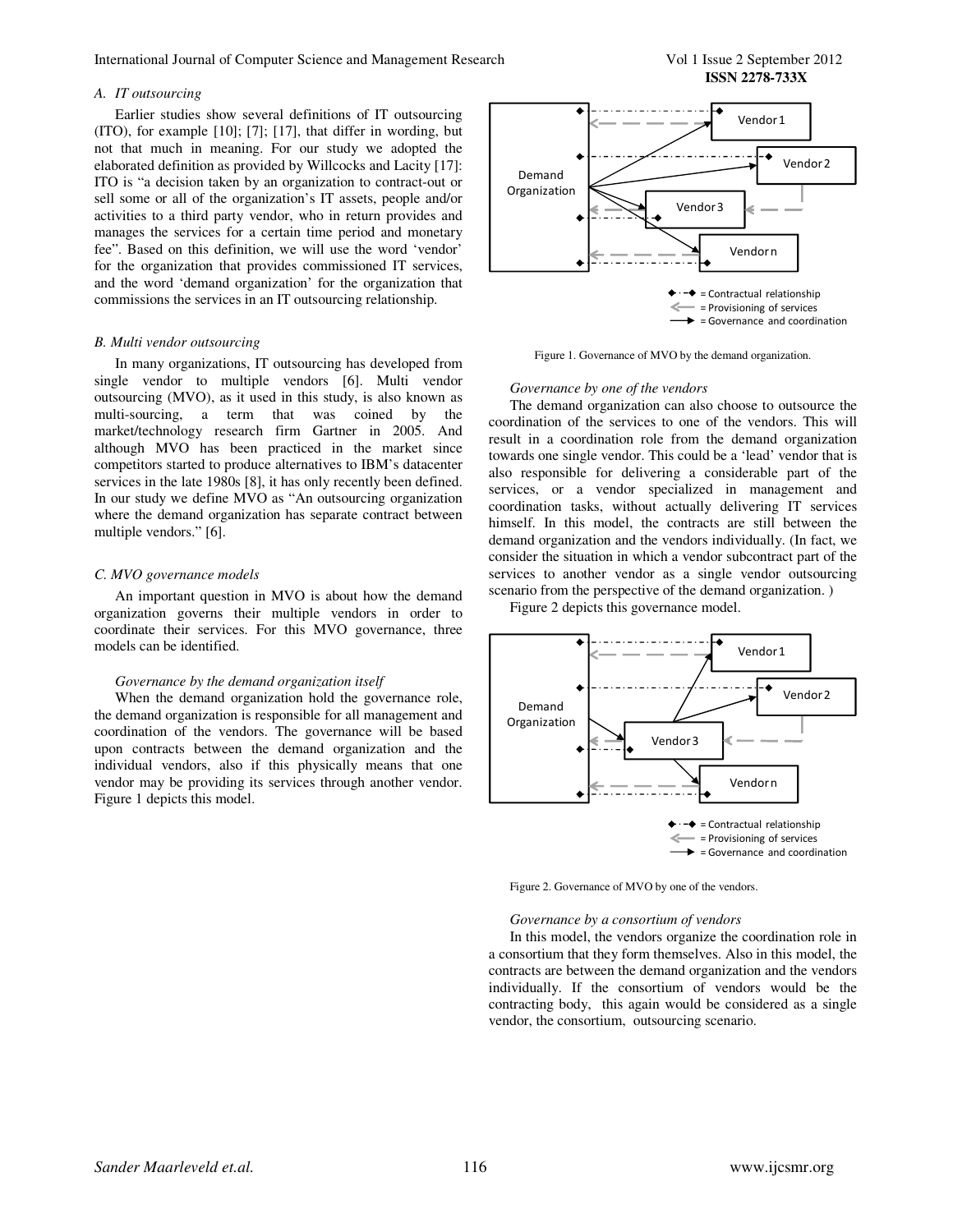Figure 3 depicts this governance model. The consortium has strictly a coordinating role for the services of the vendors.



Figure 3. Governance of MVO by a consortium of vendors.

This study focuses on the first MVO model, in which the governance of the MVO is done by the demand organization. And although some results of our study may certainly apply also to the two other models of MVO, it is likely that in these models also other issues regarding governance, responsibilities and accountability may occur.

## *D. PRINCE2®*

PRINCE2® is a structured approach to project management, released in 1996 as a generic project management method [14]. It combined the original PROMPT methodology (which evolved into the PRINCE methodology) with IBM's MITP (managing the implementation of the total project) methodology. PRINCE2® provides a method for managing projects within a clearly defined framework.

In Europe, and the related outsourcing markets in for example India, PRINCE2® is the leading standard for management on projects [18]. For this reason, the study focuses on the application of PRINCE2® in the MVO context.

PRINCE2® provides project management principles, themes and processes [14].

The principles are guiding obligations and best practices which determine whether the project is genuinely being managed with PRINCE2®. There are seven principles and unless all of them are applied, it is not a PRINCE2® project. The seven principles are: Business justification, Learning lessons, Roles and responsibilities, Managing by stages, Managing by exception, Product focused and Tailored. This last principle provides he opportunity to specify adjustments to PRINCE2® in order to fit the MVO context.

The PRINCE2® themes describe aspects of project management that should be addressed continuously and in parallel throughout the project. The seven themes describe the specific focus points and perspectives that PRINCE2® takes on various project management aspects. The seven themes are: Plans, Quality, Organization, Business case, Progress, Change and Risks.

The processes describe a step by step progression throughout the project lifecycle, from getting started till project closure. Each process provides checklists and formats of recommended activities, products and related responsibilities. Figure 4 provides an overview of the eight PRINCE2® process groups.



Figure 4. Project management process groups according to PRINCE2®.

When applied in an MVO context, the themes and principals of PRINCE2® should obviously not be compromised. The adjustments, if any, would therefore apply mostly to the processes. These eight process groups are detailed in 45 (sub) processes. For details on the specific processes please refer the official publication of OGC.

Please note that OGC has produced a new version of PRINCE2® [14]. One of the major differences with the 2005 version is the absence of sub-processes, these are called 'Suggested Activities' in the 2009 version. Since the version 2005 is still the most commonly used version of PRINCE2®, the 2005 version was used in this study. However, the conclusions can easily be transferred to PRINCE2® 2009.

# III. RESEARCH DESIGN

In order to seek understanding of the specific additions to the PRINCE2® methodology in a MVO context, a qualitative research methodology was followed. This methodology was selected in favor of a quantitative one, as the researchers wanted to gain an in-depth understanding of the use of PRINCE2® in practice. In this understanding, a quantitative research methodology would have been limiting, as it focuses mainly on relationships between various sets of facts [1] [2].

Interviews were chosen as the primary data collection method, as they allow the researchers to fully understand the subjects' experiences as well as to learn more about their answers to the questions posted [4]. Interviews provide a broad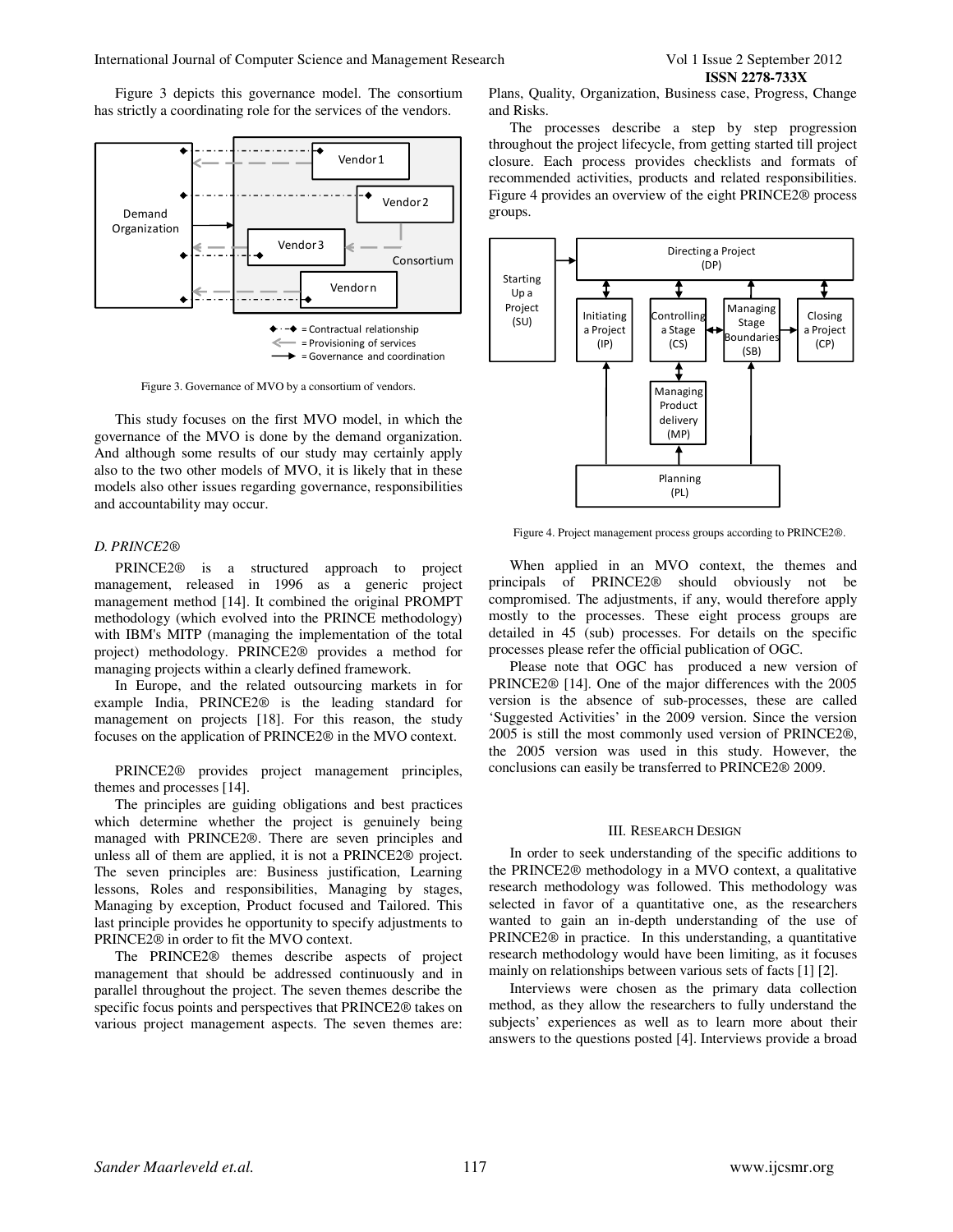The following process was applied by the researchers to gather the necessary information.

The first step was a document analysis in which the documentation on PRINCE2®, especially the description of the project management processes, was analyzed for potential issues when applied in a multi vendor context. This analysis was concluded in with the formulation of eight (potential) problem statements.

In the second step of our study, these problem statements were discussed with experts in project management in MVO in a number of interviews. In these semi-structured interviews, qualitative data was gathered, but also the expert's opinions on the relevance of the problem statements.

The experts were selected based upon their experience with and knowledge of PRINCE2® and their experience in MVO projects. 50% of the interviewed experts represented the demand organization in these projects and 50% represented vendor's in these project.

#### IV. FINDINGS

# *A. Analysis of the issues with PRINCE2® in MVO*

Annex A presents the results of the analysis of the potential issues that could arise with the application of PRINCE2® in a MVO context. These potential issues are summarized in the problem statements, listed per process group in Table 1.

# *Process Group: Starting Up a Project*

Problem statement 1: **Involvement of vendors in start up** Especially in SU1, SU2, SU3 and SU4 there are issues concerning initiating an involvement with de vendors. The demand organization needs to find out which vendors are needed and involve them through an addendum of contract. This is a time consuming approach and will not have a positive influence on the timelines of the project. The most important question is, when to "prepare the formal terms of reference for the project" (SU4) within starting up a project? Without official agreements between the demand organization and vendor organization, no commitments can be made.

*Process Group: Initiating a Project* 

# Problem statement 2: **Vendor involvement in identifying activities and setting up the project team**

Most important, the problem lies within the indentifying of the major activities are to be performed to deliver the product (IP2) if the vendors are not yet involved. If they are involved, this has been done in SU, but no addendum could be made without identifying the major activities first in IP4 "Establish the day-to-day monitoring required to ensure that the project will be controlled in an effective and efficient manner". Although a high level reporting mechanism is already in place (see 2.8.4), the role of vendors in day-to-day monitoring is not mentioned. This depends on the set up of the project management team.

# *Process Group: Directing a Project*

# Problem statement 3: **Organizing multi vendor hand-over and maintenance of the product**

Directing a project has primary processes (DP1, DP2, DP3 and DP4) where the responsibility lies with the project board, which is the demand organization. DP5 has a problem with the objective: Ensure that the project has a clearly defined end and an organized hand-over of responsibility to the group(s) who will use, support and sustain the products. With multiple vendors maintaining the products after project closure, it will be a complex task to set up. Responsibilities between vendors need to be set up and agreed. This will take considerable time and effort from the demand organization, which is not discussed within PRINCE2®.

*Process Group: Controlling a Stage* 

There are 2 major issues in the process group controlling a stage:

## Problem statement 4: **Multi vendor coordination within one work item**

The first issue is the fact PRINCE2® mentions " The 'work discussed in this overview could be executed by people and resources within the customer organization, by outside suppliers or by a combination of both" however, it does not speak of any coordination, nor of the fact that multiple vendors are working on one work item. This will have issues in CS1, CS2 and CS9.

# Problem statement 5: **Additional work items**

The second issue arises in CS3 and CS4, when work items need to be addressed and executed which were not in the original addendum contract between demand- and vendor organization. This will become a commercial discussion which will have influence on timelines and budget (more so than without vendors).

*Process Group: Managing Product delivery* 

## Problem statement 6: **Managing multi vendor dependencies**

If the governance role is held by the demand organization, the vendor organizations themselves have no authority between them. Work packages which are delivered can have influence on other work packages of other vendors. Although this dependency is there, the vendors have no authority to correct the other vendors.

# *Process Group: Managing Stage Boundaries*

No major issues identified in this process group. The demand organization is in de lead with no or minor involvement from the vendor. The only involvement from the vendors is by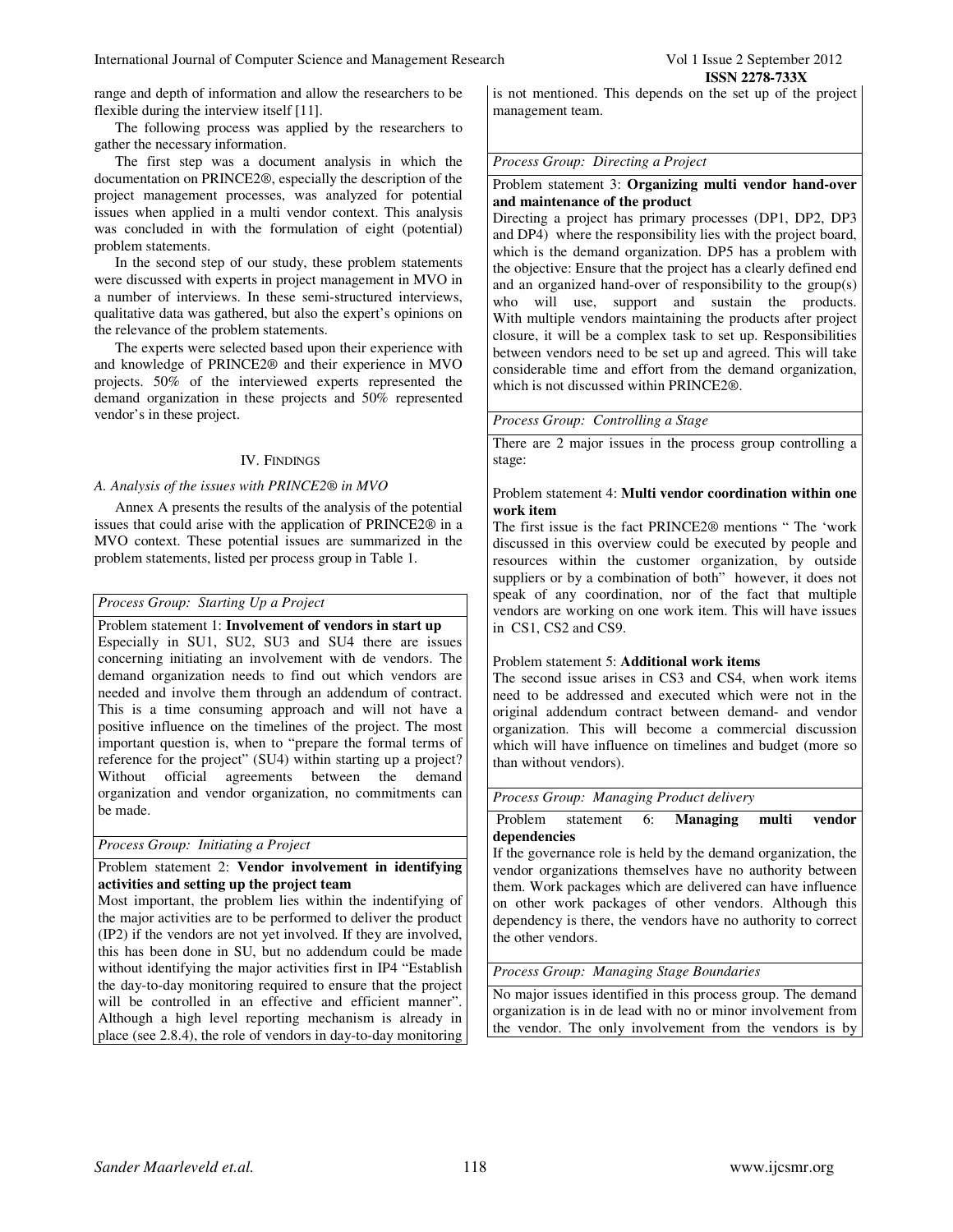providing information to the demand organization, which is done through other processes.

## *Process Group: Closing a Project*

### Problem statement 7: **Multi vendor acceptation and hand over**

The most important issue in closing a project (CP1) is the hand-over of responsibility. The guardian vendor needs to accept the work of other vendors. The governance of these actions is a responsibility of the demand organization.

### *Process Group: Planning*

## Problem statement 8: **Multi vendor planning without addendum**

The main issue is the problem to plan successfully; without the vendor organizations, this is not possible (PL3, PL4, PL5, PL6 and PL7). In this stage there is no addendum, and PRINCE2® does not provide any process guideline to set this up.

Table 1. Potential problem statements for applying PRINCE2® in an MVO context.

#### *B. The expert's impact assessment*

Table 2 shows the result of the expert's assessment of the impact of the problem statements.

From the expert's opinions it should be concluded that both the experts from the demand organization and from the vendors rate as issues with significant impact on the project management processes:

- Problem statement 6: Managing multi vendor dependencies;
- Problem statement 7: Multi vendor acceptation and hand over;
- Problem statement 4: Multi vendor coordination

within one work item;

Problem statement 5: Additional work items.

Both the experts from the demand organization and from the vendors also rate as issues with low impact on the project management processes:

- Problem statement 1: Involvement of vendors in start up;
- Problem statement 2: Vendor involvement in identifying activities and setting up the project team.

Regarding Problem statement 3: Organizing multi vendor hand-over and maintenance of the product, the experts of the demand organization assess the impact on the project management processes considerably higher that the experts of the vendors, which is perhaps not that surprising. More unexpected is the fact that also Problem statement 8: Multi vendor planning without addendum, is considered more impactful by the experts of the demand organization.

# *C. Main problem statements*

In the interviews, the experts were also asked to summarize the main problems with using PRINCE2® in a MVO context. The following main problem statements were derived from this.

# *Main problem statement A:*

Coordination of vendors is not mentioned anywhere in PRINCE2®. It is assumed that work packages are nondependent and linear, but in a complex architecture IT landscape this is not the reality. The dependencies between work packages are present, and therefore there are dependencies between vendors are as well.

# *Main problem statement B:*

Involvement of vendors is done through addendums on an existing contract. PRINCE2® does not provide any process

|                 | <b>Expert opinion Demand side</b>                     | <b>Expert opinion Vendor side</b>                     |
|-----------------|-------------------------------------------------------|-------------------------------------------------------|
| Issue with high | PS6: Managing multi vendor dependencies               | PS4: Multi vendor coordination within one work item   |
| impact          | PS7: Multi vendor acceptation and hand over           | PS5: Additional work items                            |
|                 | PS8: Multi vendor planning without addendum           | PS6: Managing multi vendor dependencies               |
|                 | PS3: Organizing multi vendor hand-over and            | PS7: Multi vendor acceptation and hand over           |
|                 | maintenance of the product                            |                                                       |
|                 | PS4: Multi vendor coordination within one work item   |                                                       |
|                 | PS5: Additional work items                            |                                                       |
|                 | PS1: Involvement of vendors in start up               | PS1: Involvement of vendors in start up               |
|                 |                                                       | PS8: Multi vendor planning without addendum           |
|                 | PS2: Vendor involvement in identifying activities and | PS2: Vendor involvement in identifying activities and |
|                 | setting up the project team                           | setting up the project team                           |
| Issue with low  |                                                       | PS3: Organizing multi vendor hand-over and            |
| impact          |                                                       | maintenance of the product                            |

Table 2. Expert's assessment of the impact of the potential problem statements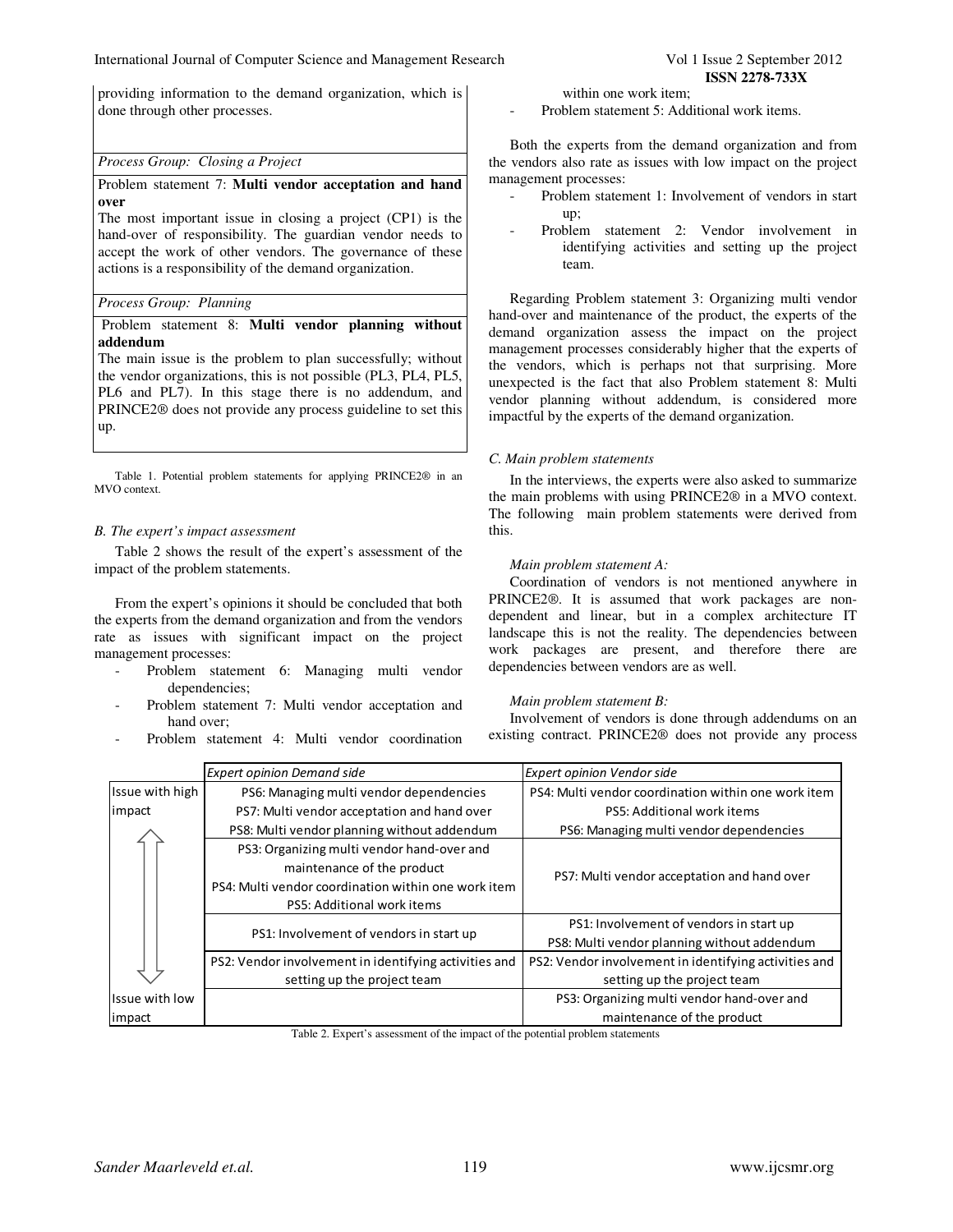which enables such a mechanism. This will create contradictions, for example: attempting to create a planning without involving the vendors, but an addendum cannot be set up without planning, for the vendor does not know the effort he needs service.

#### *Main problem statement C:*

The handover of responsibilities will be done between vendors. The contradiction between the responsibility of work by vendor 1 and the responsibility which is to be maintained by vendor 2 is not mentioned in PRINCE2®.

#### *D. Solutions suggestions*

The experts also gave some suggestions that could overcome the issues raised.

#### *Solutions to main problem statement A:*

On this problem statement, the interviewees suggested:

- Create a good organization-overview, this will make sure no gaps or overlaps are created between vendors.
- Apply good leadership to monitor the gaps or overlapping between vendors.
- Make sure every work package involves only a single vendor.
- Create a project responsibility for the vendors, not just a work package responsibility.
- Establish a culture change between the vendors. This will create a trust between the vendors and create a project concern rather than a work package concern.
- The contracts with vendors should be created with resilience. In other words there should be room to create extra work which was not foreseen in the beginning of the project.

Summarizing these suggestions, it can be concluded that the solution directions to this main problem statement A are:

# **Solution direction A1: Work package should be defined in a specific way.**

All interviewees made recommendations on the definition and demarcation of work packages. Their recommendation:

- a) Use a proper organization view/diagram;
- b) Use a work break-down structure;
- c) Work packages need to be independent from each other;
- d) No multiple vendors should be incorporated into one single work package;
- e) Create project responsibilities for a vendor, not just work package responsibilities.

# **Solution direction A2: More attention for the 'soft side' of cooperation.**

All interviewees stipulate the importance of the 'soft side' of cooperation when dealing with multiple vendors and work package management, for example by good leadership,

communications, team development, cultural aspects and attitude change.

#### *Solutions to main problem statement B:*

The solutions for this problem statement created some diverse suggestions from the interviewees:

- Create a process to describe the temporary budget between SU 1 and SU2. This budget will be used to create the addendums with the required vendors. This ensures direct involvement from the vendors.
- Create an additional IP process. In this process, the addendums created between SU1 and SU2 can now be incorporated into the project. A new complete budget can be requested including the total cost of the vendors.
- The solution is simple, make sure that the first work package(s) which are created include the addendums with the (needed) vendors.
- Create a consultant role within the SU process for the (most needed) vendors, this will guarantee their involvement.
- Create the first milestones which are to be the addendums with the (needed) vendors. This will ensure a more detailed project planning, more specific budget management and a more defined scope of work.
- Create a 'project-in-a-project' in Starting up the project to get the vendors involved.
- Create an additional start up process to get the commitments from the vendors.

The statements from the interviewees show that most experts suggest to change the PRINCE2® processes to solve the problem with involving multiple vendors. More specifically, it is recommended to add an additional process to the Starting Up the Project process group.

#### **Solution direction B1: Identifying an additional process in Starting Up the Project.**

Involvement of vendors is done through addendums on an existing contract. PRINCE2® does not provide any process which enables this. This will create contradiction, for example: trying to create a planning without involvement of the vendors, but an addendum cannot be set up without planning, for the vendor does not know the effort he needs service. Therefore, before SU5 and SU6, a new sub process needs to be implemented. One of the fundamentals in SU2, is setting up a project management team, which needs to reflect the interests of all parties which will be involved, including business-, userand supplier-interests. Only the supplier interest needs to be included, no mentioning of including the suppliers is done. SU4 can be done without vendor involvement. This concludes that the sub process needs to be included before SU5 but not before SU4.

Please note, after SU5 there could be a change in project management team: if during SU5 the approach predicts a large involvement of one or multiple vendors in a project, the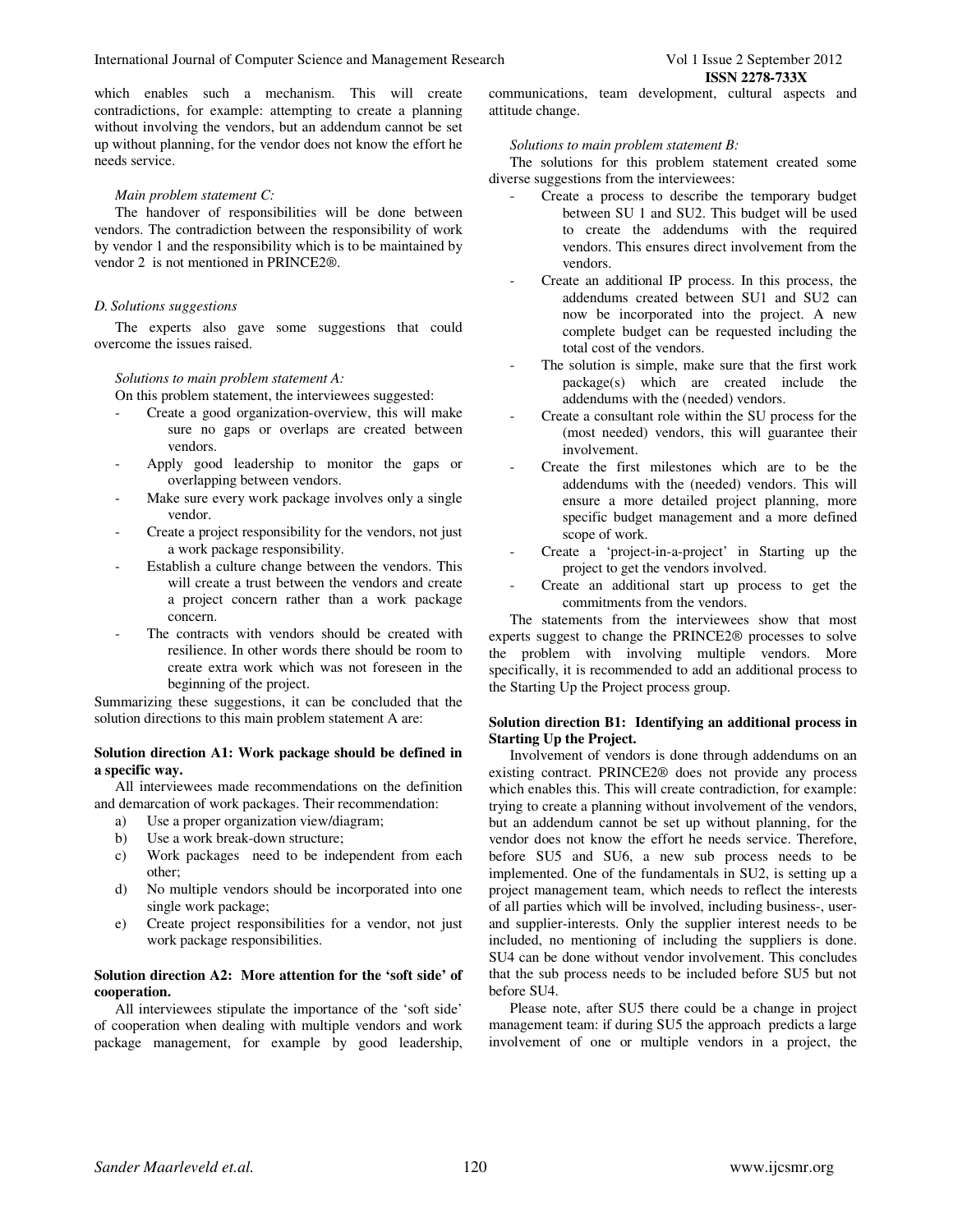decision can be made to involve vendors as part of the project management team. Another consequence can be the need of adjusting of the project brief.

#### *Solutions to main problem statement C:*

Suggestions from the interviewees for this problem statement included:

- First, describe the responsibilities of vendors in a work break down structure;
- Secondly, overlap these responsibilities onto your organizational diagram and manage the responsibilities.

Some of the experts also suggested that this problem statement would be solved by implementing the solution directions mentioned above.

#### V. CONCLUSION

Managing successful projects has a high value for organizations to keep their competitive position within the market. Multiple vendor outsourcing (MVO) is nowadays a matter of fact in large organizations. It is a challenge to combine these two realities and to keep projects flexible and efficient including a positive return. PRINCE2® is the most commonly used structured project management methodology in Europe and related outsourcing markets, especially in the IT project domain. PRINCE2® can be used as a framework in any organization and for any kind of project, but will need adjustments to facilitate the challenges brought forward with working in a MVO project. Project managers in an MVO context encounter this challenge on a daily basis, and need to find workarounds in order to cope with the specific circumstances of this context.

Our study explored the issues and problems that may arise with using PRINCE2® in a MVO context. Our research questions were specified as: *To which extend is PRINCE2® applicable in IT projects that are set in a MVO context?* and *Which additions should be made to PRINCE2® in order to tailor it to projects in a MVO context?* 

With regards to the first question, three main problem statements regarding PRINCE2® in a MVO context were concluded:

*Main problem statement A*: Coordination of vendors is not mentioned anywhere in PRINCE2®. It is assumed that work packages are non-dependent and linear, but this is not the reality anymore. The dependencies between work packages are present, and therefore there are dependencies between vendors are as well.

*Main problem statement B*: PRINCE2® does not provide any process that enables the involvement of vendors is done through addendums on existing contracts. This create in the execution of project management processes.

*Main problem statement C*:The handover of responsibilities will sometimes be done between vendors. The contradiction between the responsibility of work by vendor 1 and the

responsibility which is to be maintained by vendor 2 is not mentioned in PRINCE2®.

With regards to the second question, the study brought forward three solution directions:

**Solution direction A1**: Work package should be defined in a specific way.

Specific attention need to be paid to the identification, demarcation and organization of work packages, with the goal to create, as much as possible, work packages that are independent from each other, and to establish that multiple vendors should not have a shared responsibility for a single work package.

**Solution direction A2**: More attention for the 'soft side' of cooperation.

Also specific attention needs to be given to the 'soft side' of cooperation. It is suggested to create, as much as possible, responsibilities for individual vendors that relate to the completion or success of the total project, not just the completion of a work package.

**Solution direction B1**: Identifying an additional process in Starting Up the Project.

The Starting Up a Project process group needs to be adjusted to the MVO context. The alignment between demand organization and vendors should be improved by early involvement of (major) vendors. The creation of an additional process in this process group is advised.

#### **REFERENCES**

- [1] Balnaves, M. and Caputi, P. (2001). *Introduction to quantitative research methods – an investigative approach*, Sage Publishers, London.
- [2] Bell, J. (2007). *Doing your research project: A guide for firsttime researchers in education, health and social science* (4th ed.), Open University Press, Berkshire.
- [3] Cullen, S. and Willcocks, L.P. (2003). *Intelligent IT Outsourcing: Eight Building Blocks to Success*, Elsevier, Chicester.
- [4] Cunningham, W.S. (2008). Voices from the field: Practitioner reactions to collaborative research initiatives. *Action Research*, 6(4), pp. 373-390.
- [5] DeGraw, B. and Ye, Hye Yu (2008). Outsourcing, The collections process generates more than \$650K improvement for billion-dollar manufacturer, a case study, The Hackett group, retrieved from  $\sim$ http://www.tcd.com/sitebuildercontent/sitebuilderfiles/Hackett.p df on June 30th 2011.
- [6] Delen, G. (2008). IT Outscouring, een introductie, ISBN 10: 9087531230, Van Haren Publishing, first edition. (In Dutch)
- [7] Fink, L. (2010). Information Technology Outsourcing Through a Configurational Lens, Journal of Strategic Information Systems, 19(2): 124–14.
- [8] Gerstner, L.V. Jr. (2002). Who Says Elephants Can't Dance? Inside IBM's Historic Turnaround, Collins.
- [9] Hollaway, A. (2005). IT Project Failures, Accountancy Age, KPMG Highlights.